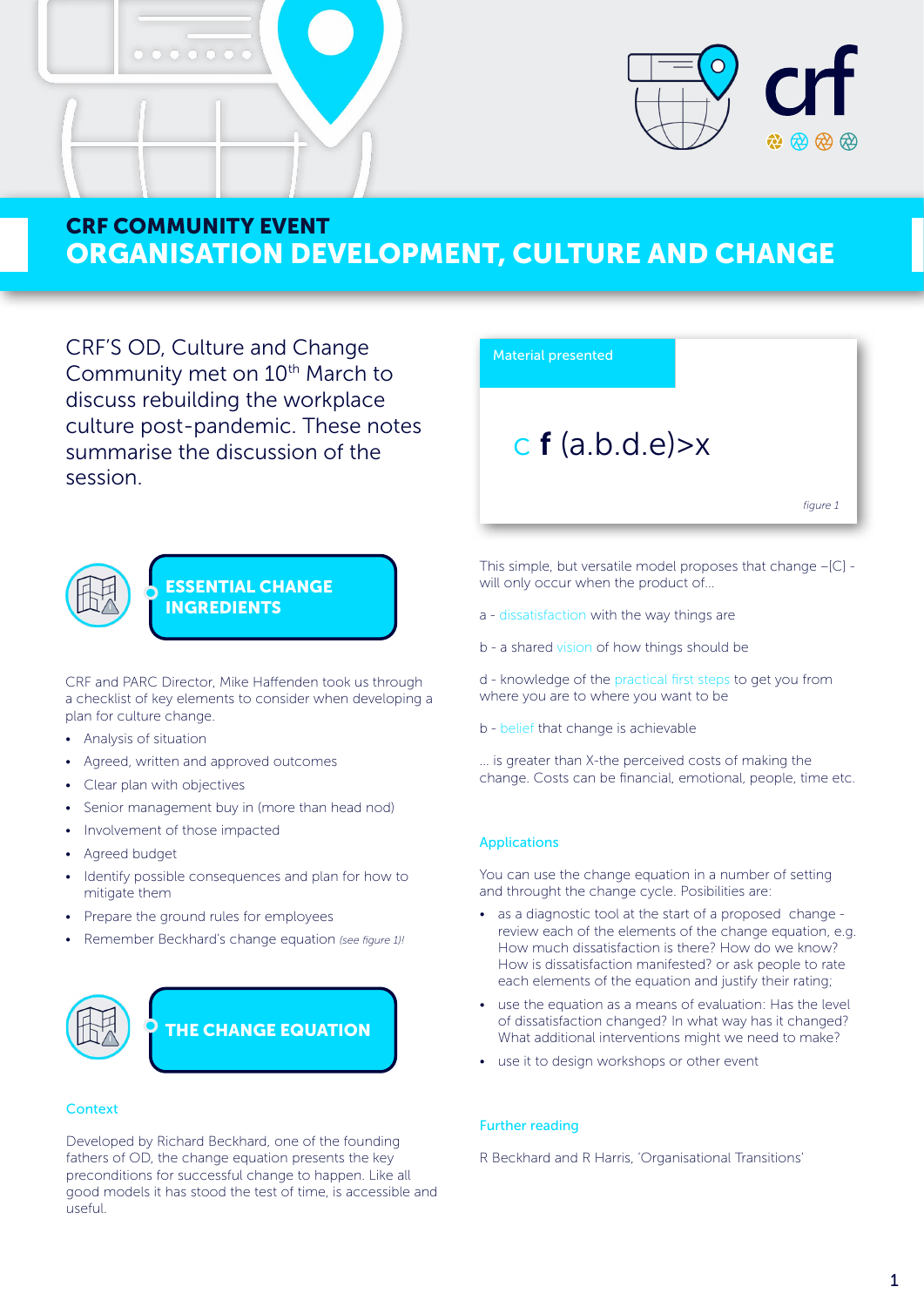





## WHAT HAVE CURRENT CIRCUMSTANCES CAUSED US TO THINK ABOUT?

- What is not in a desirable state?
- How do we improve 'involvement' and communication?
- Is there a shared and understood vision?
- Have all jobs got clear deliverables?
- How good is our management/leadership?
- How good are our policies?
- How good is our technology?
- Reward practices Have they/should they change?
- Teams unite around task



• Blend of external/internal skills

*Figure 2 This is CRF's Transformational VS Incremental Change Quadrant that signposts change factors for you to explore in more detail.* 

Attendees then discussed how they are measuring and shaping culture as they return to the office. What are organisations doing to assess the current culture within a team as people have been returning to the workplace?

- One attendee said it's not a pure approach to assessing culture, but a combination of understanding the employee experience, which also overlaps with culture.
- Adopting a listening strategy, which gives HR the opportunity to hear from employees at different points in the employee lifecycle, but also when there is something significant happening, which impacts the business. They will seek feedback at that point and find out what the mood is in the business, what the response to it is, and how it's impacting people day-to-day.
- One attendee found that team culture within teams had been well preserved throughout the pandemic, even with a hybrid workplace approach. However, it's been more difficult to preserve the culture between one team and another. There needs to be more of a period of adjustment here.
- Putting together networking events which help people come together from different locations. Moving these events to being virtual has helped give opportunities to make more of those connections across the organisation, rather than it being location specific. One organisation has deliberately tried to continue some of those virtual networks.
- Giving people time to adjust to the new ways of working – see what works and what doesn't. Form person to person relationships again – something which happened less between teams.
- One attendee said they take the time to have a conversation with their leavers, rather than giving them a survey. You don't get to the heart of the problem with a survey.
- New joiners are asked to fill out a survey about their new joiner experience throughout the journey – from before they considered joining, through the talent acquisition process, through onboarding and then into the business and settling in.
- Getting feedback throughout the employee lifecycle also brings value. Carrying on those engagement conversations if people have had a period off for a sabbatical, sick-leave, or maternity leave.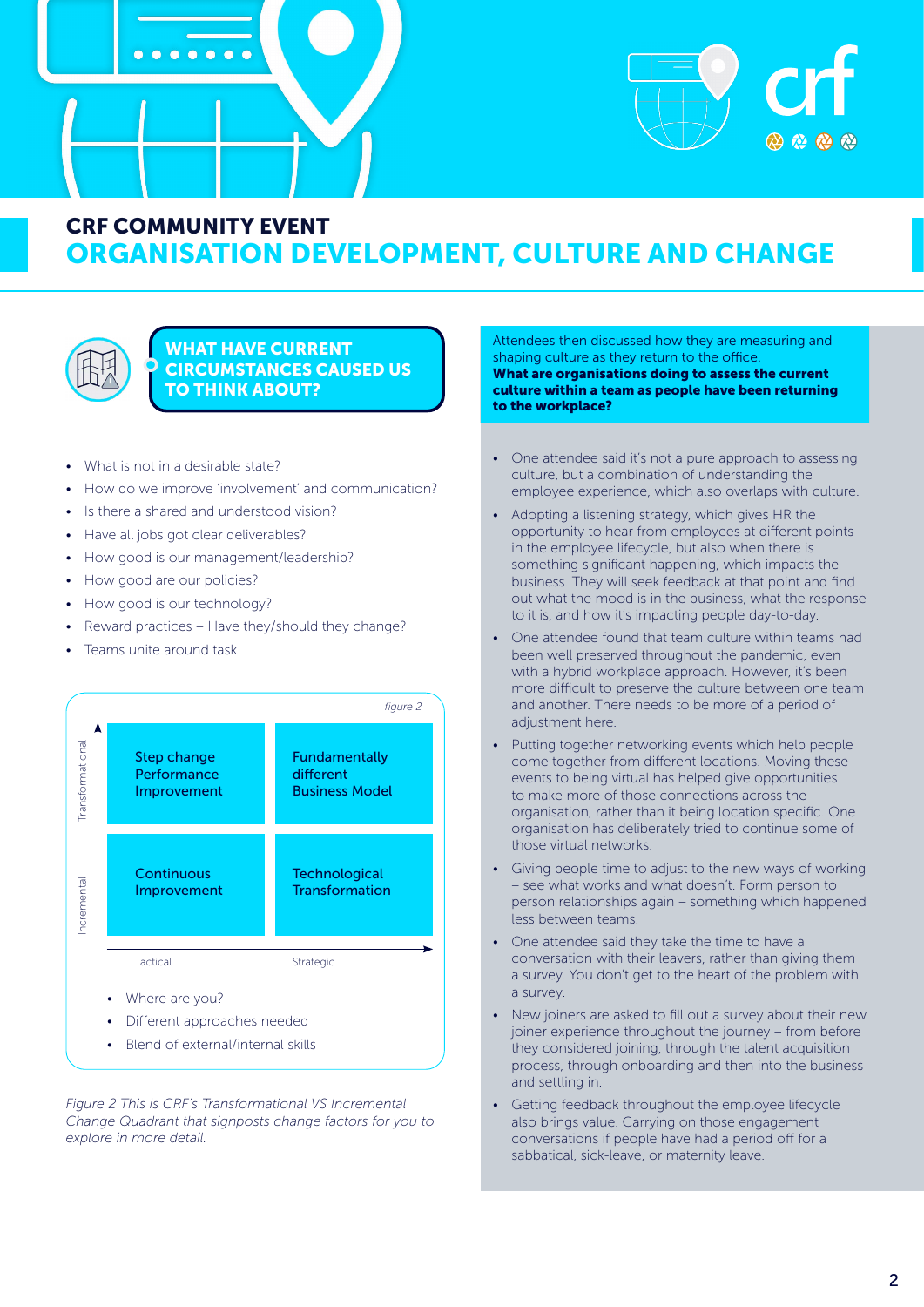



- The population of people in client facing teams who go through a formalised promotion process at certain stages. The organisation knows that is a pivotal point, and a milestone in people's careers, and it's also a potential flight risk when people aren't successful. Therefore, lots of information around that is gathered.
- One organisation has launched Network of Engagement Partners: every location will have one person representing them. The role has evolved into being a mechanism for tracking employee voice. They host a conversation with that group of people and pose 2-3 questions about something impacting the organisation. This allows people to hear perspectives from different parts of the business. One of the board directors listens to the feedback and shares it directly back with the board, and HR shares it with the CEO and decides what action to take.

#### How is culture being measured?

- Culture change is inherently hard to measure.
- The pandemic has been a huge experiment don't ignore survey and anecdotal data – sprinkling it with hard data is very useful.
- It's important to ask, what are the bonds that form between teams, individuals, and organisations, that make it sticky?
- One challenge has been people spending much more time with clients at the expense of strong [internal?] relationships. The quality of relationships across the organisation, particularly between divisions, had started to fragment rapidly.
- Taking data and interpreting it and thinking what action you can deliberately take to make changes.
- Time spent in 121 meetings had an effect on engagement – you can see the correlation. The bonds between people are important, it has a cost and retention aspect. To improve those bonds, it's important to make it clear that 121 meetings are not optional. You must continuously engage with your team.
- Tracking how big a new starter's network is expanding over time – and then thinking how to develop and stretch that.
- You can interpret datasets, gather some real insights and act upon it. It's time to make some very clear choices based on some of the behaviour that's occurred over this period.

#### What has been helpful in measuring change?

- When it comes to implementing culture change, people are often bit lost about the objectives. It's crucial to be clear about where the organisation is trying to get to.
- It's helpful to get teams to specify, when the culture change is finished – what will people be experiencing? What will different stakeholder groups and employees see, feel and hear?
- Establishing a set of statements that you can use as a template to monitor the results of the change – get people to score their experience of the change. Do it every six months depending on the change to see if we're getting there or not.
- Learning from mistakes is more important than being condemned for mistakes.
- Using refreshed values and connecting backwards from the vision.
- Carrying out a gap analysis. Trying to get a feeler of people in terms of where they are and what are their own personal values. One organisation said this gave them good insights around work life balance, retention, and compensation.
- Working around focus groups and getting people involved in in-person workshops to get real feedback from people.
- Creating checkpoints around exit interviews. Gaining genuine data from people who have left the company has been valuable.
- Pulse surveys provide very quick feedback in terms of engaging employees. The fact that it's anonymous makes people feel comfortable to answer honestly.
- Getting people together under one roof to recognise achievements and enhance the culture. For example, for one organisation, the exercise of recognising women for International Women's Day ignited conversations about the changes they want in the organisational culture.